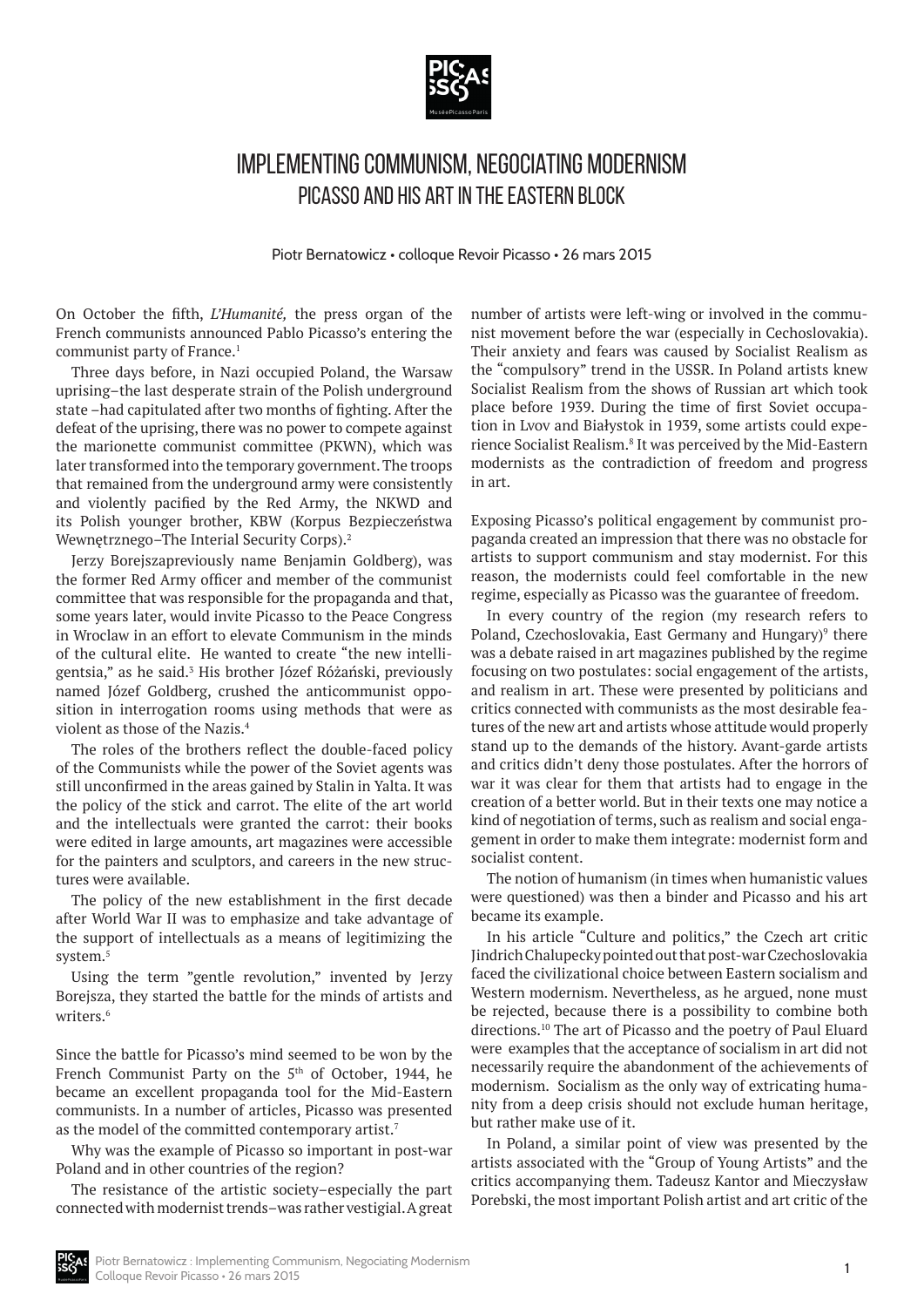

time, wrote in the manifesto of the Group of Young Artists: "for those of us who, in the darkest times of the occupation, stood by the writers and poets of the cultural resistance movement, Picasso's *Guernica* became the most amazing human, human manifestation."<sup>11</sup>

So, the art of Picasso, with *Guernica* as his most important masterpiece, is a synthesis of all the trends of modern art and may be the reflection of the real demand of the new era. The notion of a new era was understood as the comprehensive reality born after the horror of the war. In the shadow of catastrophe, humanity and its environment could no longer be described in academic language. It was only Modernism, with its expressionist means and deformations of superficial viewpoints, that was able to touch the core of reality. This was the point of what Porębski described as intensified realism.

German Surrealist and critic Heinz Trökes described Picasso's art in a similar way, calling it spiritual realism. Referring to *Guernica* and the war pictures by Picasso, he wrote: "at a time, when everyone is deprived from humanity and humanistic convictions, Picasso does not create the portraits of individuals, but pictures of disintegrated women with their faces broken by tears, resting on armchairs, with their faces showing eyes on their foreheads broken by fear, eyes that would call for help from somewhere on another planet. These are the pictures of our time."<sup>12</sup>

Trökes's article represents one of the points of view expressed in the discussion held in the East German periodical *Bildende Kunst* in 1947-48. The debate touched upon the problem of modernist and abstract art. His point of view was not a dominant one in the discussion. The main opinion expressed was that of Heinz Lüdecke, who summed up the discussion.<sup>13</sup> The author described Picasso as the decadent artist, but he underlined that this was not an insulting definition–his art was simply connected with the decadent phase of the bourgeoisie, following the Marxist thesis that consciousness is defined by existence.

Ludecke's point of view is the beginning of the new period in the reception of Picasso after the war in the region.

In 1948, when the power of communists was improved, they tightened their policy towards the West and Picasso's paintings were no longer in favor. Though Picasso was one of the most important guests at the Peace Congress in Wrocław in 1948, initially inspired by Joseph Stalin (the organizer was Jerzy Borejsza), $14$  there was an attempt to avoid showing his paintings. Only a small exhibition of Picasso's ceramic work was organized, which presented Picasso not as an artist creating incomprehensible paintings, but as a craftsman producing the wares of a pottery workshop.15

Picasso's ceramics were not what his Polish admirers had expected to see. "A retrospective exhibition of his work could have become at that time, an unforgettable artistic event," recalls Helena Syrkusowa, an architect associated with Modernism who took care of Picasso during his visit in Poland.<sup>16</sup> "But there was no attempt to organize an exhibition of work, nor even a lecture or meeting with students of architecture, sculpture or painting." The artist was honoured

by the state and presented by the president with high distinction, but at the same time, he was isolated from the environment of contemporary artist.<sup>17</sup> Picasso's lover, François Gilot, recalls how during the official congressional dinner, a Russian accused Picasso of cultivating decadence in art through his "impressionist-surrealist" style.<sup>18</sup>

As, by the end of 1948, the Communists consolidated their position in the region, a campaign against "Formalism" in art officially began, and Picasso was not exempt. In the part of Germany occupied by Russia, which was shortly to become the GDR, the campaign took place in the pages of Taegliche Rundschau–the press organ of the Communist Party (SED). Alexander Dymschitz, who initiated the debate, did not hesitate to point out the deep contradiction between Picasso the peace campaigner and Picasso the artist, who had blundered into the dead end of Formalism.19 The "discord," as Dymschitz put it, should be a warning to his followers, an instruction to modernist artists, which clearly meant that following the formalist path would not be tolerated. Another implicit warning was issued by an author signing himself N. Orlow in the text closing the "formalist debate:" "(...) some representatives of this absurd trend in painting of the DDR try to hide behind the name of Picasso. Picasso painted a number of paintings in a realistic style. An example of his realistic works is his famous representation of a dove, a symbol of peace. The formalistic 'dislocation' of Picasso means nothing other than an obvious waste of his talent."<sup>20</sup>

While Picasso, the author of the Peace Dove (and others gadgets for communists inspired by international events) and the participant of peace congresses was perceived as a warrior for peace, his art, regarded as formalism, was condemned and forbidden behind the Iron Curtain. The absence of his art was nevertheless balanced by the dove's omnipresence. This "trademark" for the Peace Movement organized by the Communist Party had been transmitted into almost every area of social life, from paintings to posters and designs of souvenirs.

Following *Guernica* (1937) and *The Charnel House* (1944- 45), more masterpieces by the new "committed" Picasso emerged in the first half of the 1950s. *Massacre in Korea*, which was Picasso's reaction to the Korean War and the danger of a new global conflict, was created in January 1951. The Communist Party disliked the painting due to its modernist deformation of women's bodies and to its weak emphasis on the invaders' identity as "American imperialists."For example, in an official art periodical in Poland, Ryszard Stanisławski , wrote of Massacre in Korea: "Even though in the comparison to *Guernica*, Picasso has used much more understandable and clear symbols, *Massacre in Korea* may distract the spectator, whose desire is to see a more explicit and less symbolical accusation of the American soldiers, rather than a nameless torturer hidden in armor."21 However, it was still used as communist propaganda. It was presented, for example, in a 1952 exhibition of French painting in Warsaw. The exhibition showed key works of modernists such as Picasso and Léger working with politically engaged subjects. Matisse's fabric works were also shown, highlighting his involvement in the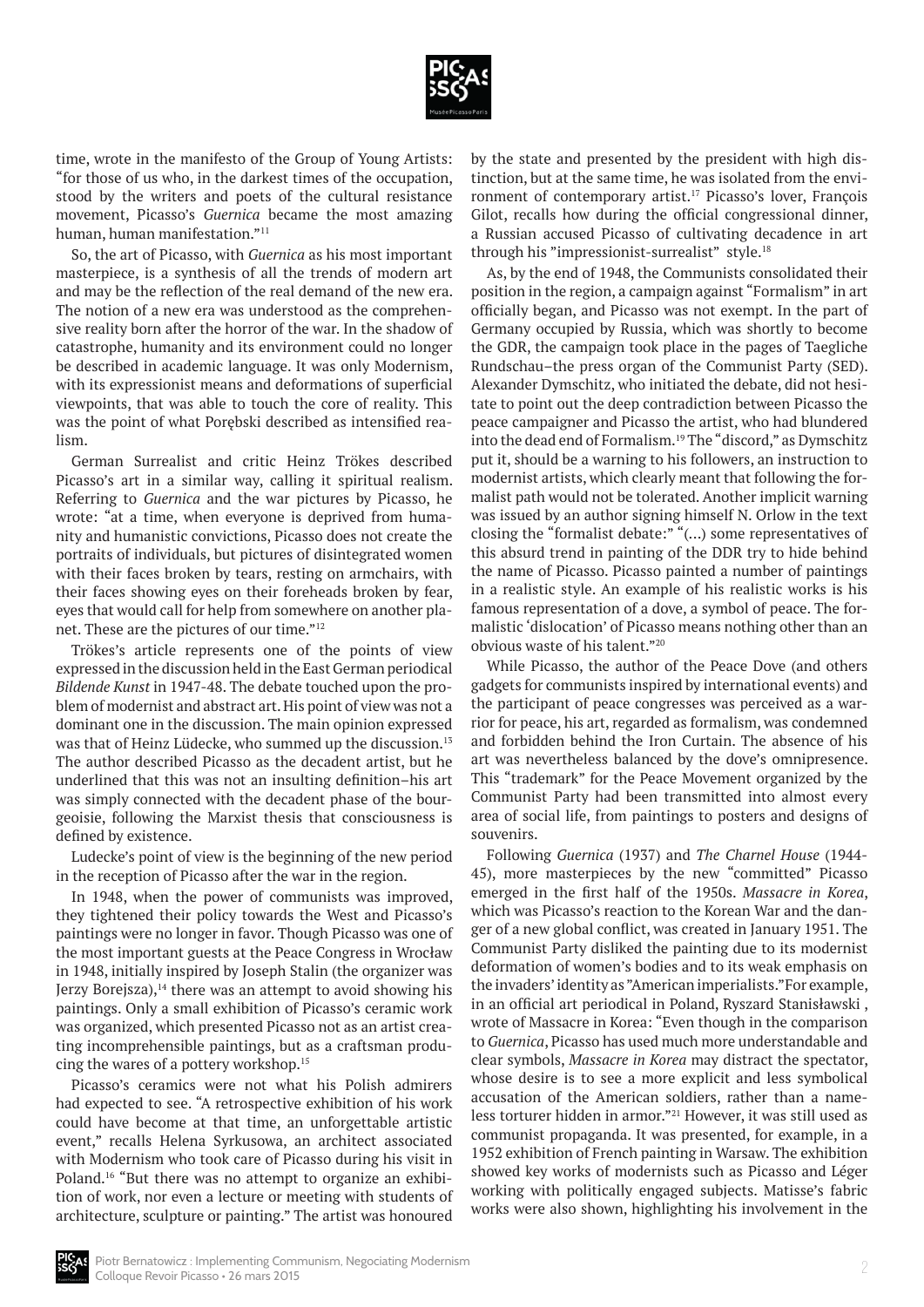

applied arts. Works by young politically active painters such as André Fougeron and Edouard Pignon were also included.<sup>22</sup>

*Massacre in Korea* reappeared in Warsaw four years later, following the 'Krushchev Thaw' when, after the death of Stalin in 1953, repression and censorship were partially reversed. A large-scale reproduction was installed in Krakowskie Przedmieście, the city's main promenade, in November 1956 as a sign of solidarity with the revolutionaries' campaigner against the Stalinist regime on the streets of Budapest. The context of the Thaw had changed the meaning of the painting. The characters in armor were now identified with Soviet forces.

The changes began in the first (or second,) half of the fifties with the Thaw in the Soviet block. After Stalin's death, the battle of his heritage began. In satellite countries, anti-Soviet attitudes became much more common. In art and literature, many former supporters of Socialist Realism began to retreat from their former positions. The modernist part of Picasso's art was not so much condemned and rejected.

In Poland, the prominent art historian Juliusz Starzyński, who promoted the socrealism a while before in his article published in the beginning of 1955, highlighted the importance of Picasso's art.<sup>23</sup>

A Picasso discussion took place in the East German publication *Bildende Kunst* in the same year. Several artists and critics from Germany and elsewhere were training to answer the question: is it possible to reconcile social engagement with modernist form?<sup>24</sup> This process of reevaluation of the Formalist art of Picasso can also be observed in Czechoslovakia, but it was little delayed. It was not until 1958 that a book by prominent Czech art historian and collector of Picasso's art, Vincenc Kramáž, was published. In the book, Kramáž defended Cubism.<sup>25</sup>

The Thaw in Hungary ended shortly with the invasion of Soviet tanks. Picasso was flooded with letters asking for his reaction to the events in Hungary. A group of exiled Hungarians wrote: "do for Budapest what you have done for Guernica and Korea…"<sup>26</sup>

Picasso reacted, but not the way he was expected to. He signed a letter, together with nine members of French Communist Party, addressed to the Central Committee calling for a meeting of an Extraordinary Congress. In fact, the letter was far from being a condemnation of Soviet aggression and did not have the accusatory power of *Guernica*.

Let me end this text with a short fragment of a short fragment of a letter to Picasso, dated 1958, from the Polish poet, Nobel laureate and political dissident Czesław Miłosz (laureate of the Nobel Prize):

"I need hardly tell you what your name, quite appropriately annexed by the Stalinist, has been used to cover up…

During the years when painting was systematically destroyed in the USSR and the peoples' democracies you lent your name to statements glorifying Stalin's regime…

In fact you added weight to the balance and deprived of all hope those in the East who did not want to submit to the absurd.

What would have been the consequence of a categorical protest voiced by all of you? Against the Rajk trial, for example. If your support helped the terror, your indignation would also have mattered."<sup>27</sup>

*The ideas and opinions expressed in the videos and publications of this seminar are those of their authors and do not necessarily reflect the opinion or position of the Musée national Picasso-Paris, nor does the Musée national Picasso-Paris assume any responsibility for them.* 

*All rights reserved under article L.122-5 of Code de la Propriété Intellectuelle. All reproduction, use or other exploitation of said contents shall be subject to prior and express authorization by the authors.*